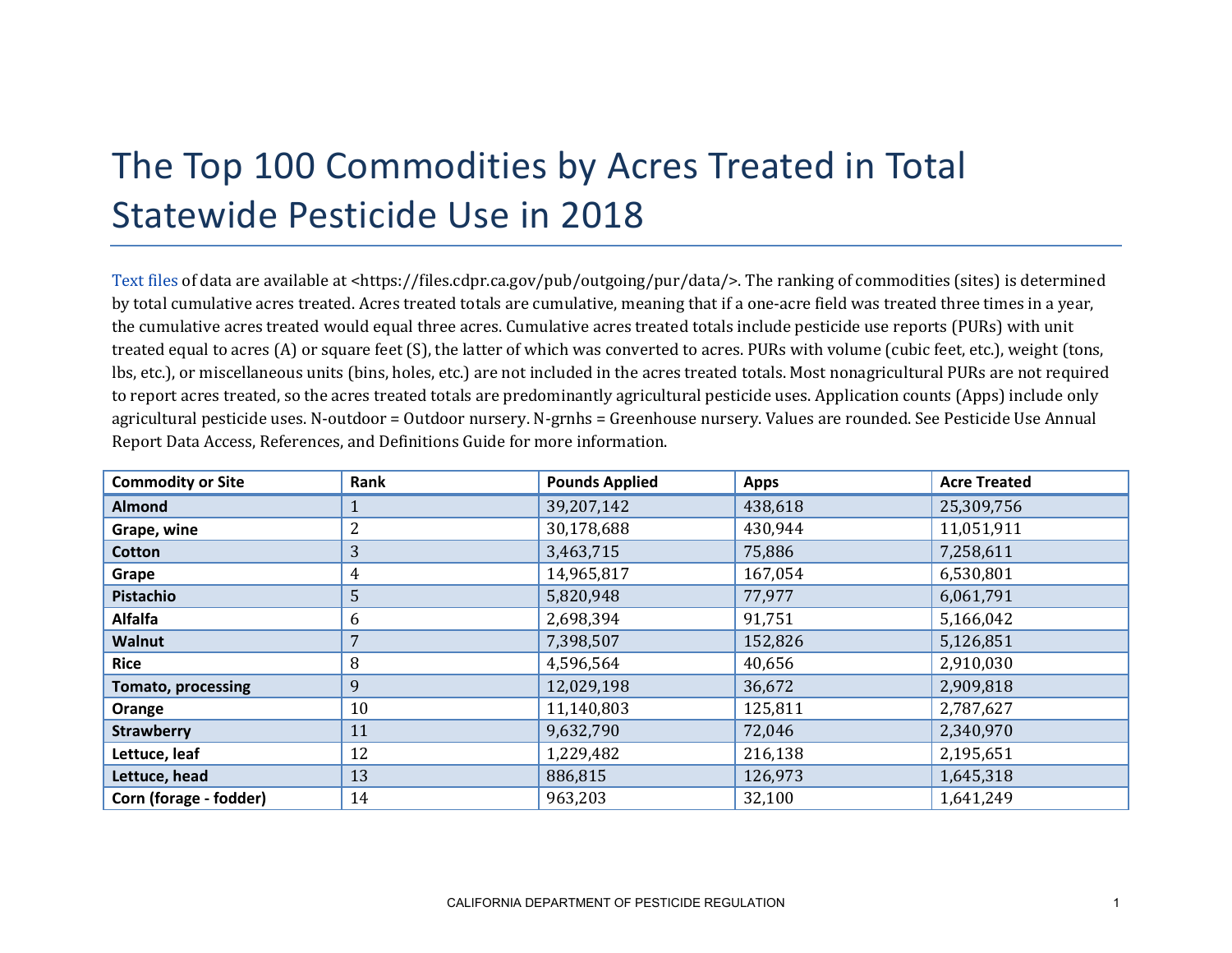| <b>Commodity or Site</b>     | Rank | <b>Pounds Applied</b> | <b>Apps</b> | <b>Acre Treated</b> |
|------------------------------|------|-----------------------|-------------|---------------------|
| <b>Tangerine</b>             | 15   | 3,519,138             | 50,993      | 1,512,809           |
| <b>Uncultivated ag</b>       | 16   | 1,490,795             | 34,690      | 1,302,937           |
| Peach                        | 17   | 3,148,953             | 74,915      | 1,157,342           |
| Onion, dry                   | 18   | 1,265,204             | 16,991      | 909,411             |
| <b>Broccoli</b>              | 19   | 496,608               | 72,761      | 884,677             |
| Corn, human consumption      | 20   | 250,872               | 19,501      | 751,708             |
| Wheat (forage - fodder)      | 21   | 175,044               | 13,326      | 747,837             |
| Lemon                        | 22   | 3,485,001             | 34,836      | 713,502             |
| <b>Cherry</b>                | 23   | 1,330,231             | 36,507      | 706,629             |
| <b>Celery</b>                | 24   | 290,971               | 61,181      | 614,395             |
| Spinach                      | 25   | 271,662               | 63,473      | 570,251             |
| Wheat                        | 26   | 203,621               | 8,818       | 556,461             |
| <b>Tomato</b>                | 27   | 1,115,984             | 15,391      | 546,546             |
| Carrot                       | 28   | 5,594,387             | 11,362      | 519,911             |
| <b>Nectarine</b>             | 29   | 1,328,076             | 41,349      | 501,547             |
| <b>Safflower</b>             | 30   | 252,517               | 2,157       | 494,464             |
| Pepper, fruiting             | 31   | 1,681,433             | 14,510      | 411,062             |
| Prune                        | 32   | 880,806               | 11,396      | 400,889             |
| <b>Sugarbeet</b>             | 33   | 784,371               | 5,262       | 369,775             |
| <b>Brussels sprout</b>       | 34   | 489,037               | 26,998      | 349,213             |
| <b>Potato</b>                | 35   | 1,303,934             | 5,937       | 334,604             |
| <b>Cauliflower</b>           | 36   | 170,761               | 33,002      | 327,466             |
| N-outdr plants in containers | 37   | 819,955               | 79,880      | 323,307             |
| <b>Garlic</b>                | 38   | 160,150               | 3,967       | 315,069             |
| Cantaloupe                   | 39   | 213,000               | 4,230       | 307,443             |
| Plum                         | 40   | 790,053               | 27,375      | 297,040             |
| Pear                         | 41   | 1,284,589             | 9,130       | 270,601             |
| Forest, timberland           | 42   | 446,485               | 8,141       | 259,691             |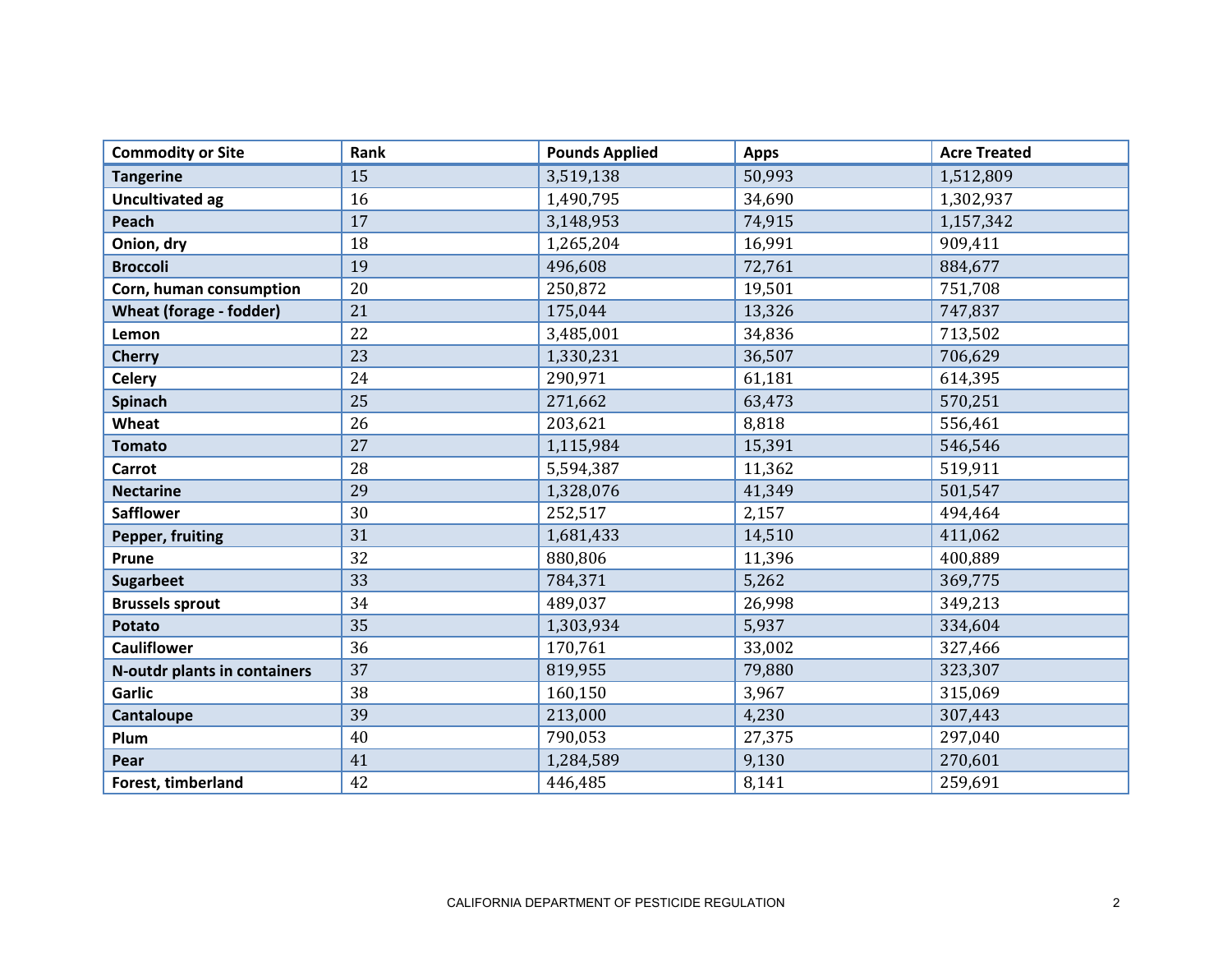| <b>Commodity or Site</b>   | Rank | <b>Pounds Applied</b> | <b>Apps</b> | <b>Acre Treated</b> |
|----------------------------|------|-----------------------|-------------|---------------------|
| <b>Cabbage</b>             | 43   | 185,809               | 29,887      | 256,331             |
| Pomegranate                | 44   | 525,577               | 2,967       | 251,162             |
| Soil fumigation/preplant   | 45   | 3,787,967             | 5,182       | 227,204             |
| Watermelon                 | 46   | 397,241               | 4,891       | 213,408             |
| <b>Sunflower</b>           | 47   | 179,759               | 3,260       | 204,345             |
| Bean, dried                | 48   | 96,021                | 4,422       | 203,351             |
| <b>Water area</b>          | 49   | 922,992               | 619         | 199,261             |
| Oat (forage - fodder)      | 50   | 52,734                | 4,290       | 198,452             |
| <b>Olive</b>               | 51   | 704,194               | 7,051       | 192,282             |
| <b>Melon</b>               | 52   | 250,400               | 3,464       | 183,593             |
| <b>Avocado</b>             | 53   | 574,631               | 14,746      | 182,426             |
| N-outdr flower             | 54   | 300,081               | 33,411      | 158,737             |
| <b>Bermudagrass</b>        | 55   | 626,141               | 2,295       | 148,596             |
| Artichoke, globe           | 56   | 64,050                | 10,123      | 129,271             |
| <b>Apple</b>               | 57   | 398,585               | 8,168       | 125,735             |
| Raspberry                  | 58   | 477,907               | 10,791      | 122,233             |
| Kale                       | 59   | 138,881               | 24,181      | 122,101             |
| <b>Blueberry</b>           | 60   | 293,595               | 4,394       | 119,388             |
| Sorghum (forage - fodder)  | 61   | 45,378                | 1,383       | 107,756             |
| Corn, grain                | 62   | 48,360                | 2,754       | 103,199             |
| <b>N-outdr transplants</b> | 63   | 554,032               | 19,000      | 101,708             |
| Grapefruit                 | 64   | 338,873               | 5,721       | 100,117             |
| Forage hay/silage          | 65   | 51,996                | 1,833       | 98,027              |
| Peas                       | 66   | 98,668                | 9,967       | 96,375              |
| <b>Triticale</b>           | 67   | 13,386                | 1,733       | 94,060              |
| <b>Rights of way</b>       | 68   | 4,053,693             | 4,225       | 93,680              |
| <b>Apricot</b>             | 69   | 138,973               | 5,885       | 81,826              |
| <b>Tangelo</b>             | 70   | 256,912               | 4,299       | 77,683              |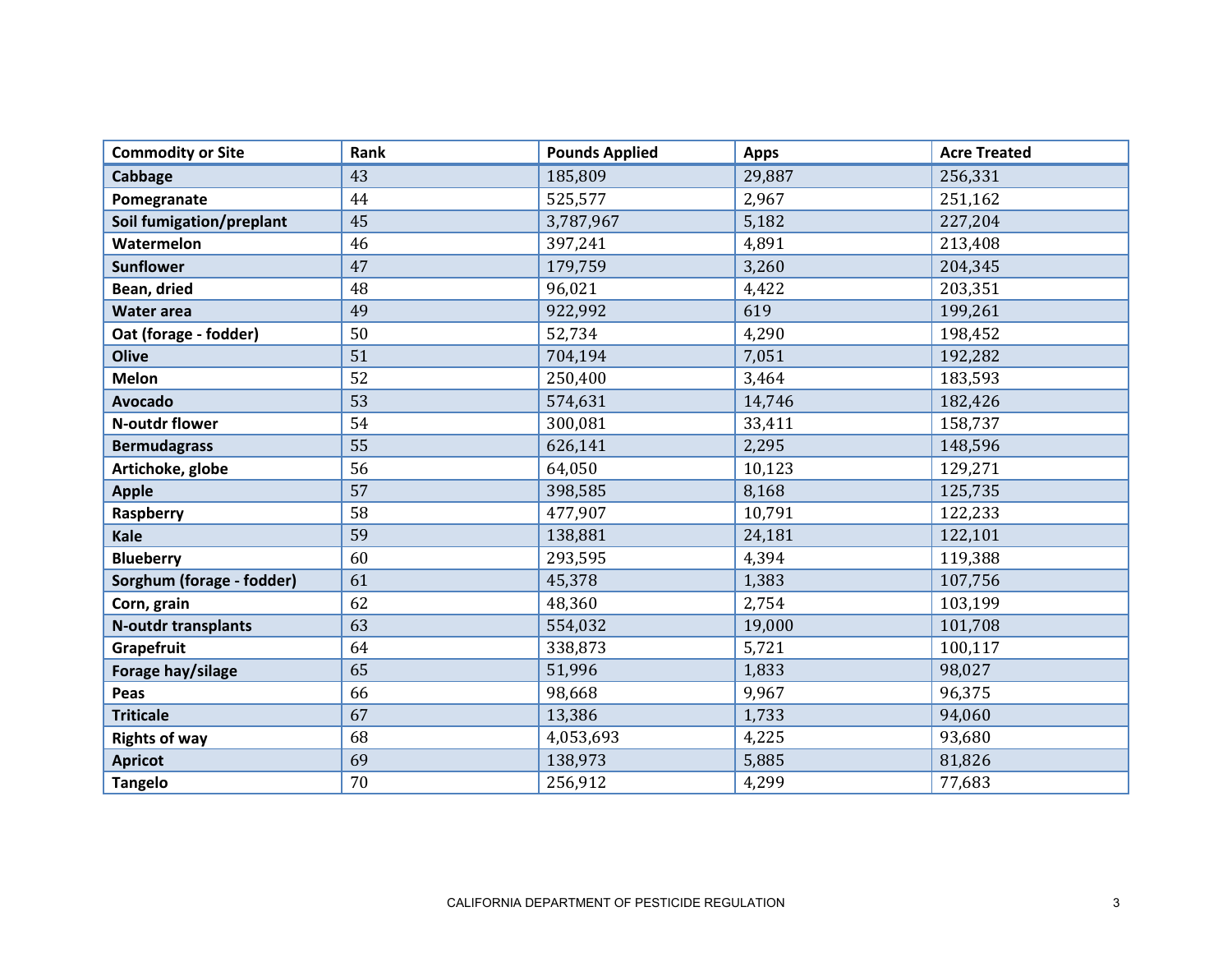| <b>Commodity or Site</b>     | Rank | <b>Pounds Applied</b> | <b>Apps</b> | <b>Acre Treated</b> |
|------------------------------|------|-----------------------|-------------|---------------------|
| <b>Cucumber</b>              | 71   | 42,918                | 3,950       | 71,772              |
| N-grnhs plants in containers | 72   | 99,597                | 59,521      | 69,844              |
| <b>Barley</b>                | 73   | 17,837                | 931         | 68,421              |
| N-grnhs flower               | 74   | 48,934                | 22,073      | 56,381              |
| <b>Blackberry</b>            | 75   | 229,728               | 7,319       | 55,765              |
| Garbanzo bean                | 76   | 39,562                | 601         | 55,040              |
| Rangeland                    | 77   | 11,962                | 793         | 54,118              |
| <b>Uncultivated non-ag</b>   | 78   | 54,578                | 1,843       | 52,672              |
| Chinese cabbage (nappa)      | 79   | 85,919                | 11,287      | 50,675              |
| Pumpkin                      | 80   | 55,782                | 1,888       | 49,781              |
| <b>Arugula</b>               | 81   | 30,553                | 7,074       | 47,781              |
| <b>Cilantro</b>              | 82   | 84,617                | 10,373      | 45,790              |
| <b>Fig</b>                   | 83   | 52,656                | 860         | 43,486              |
| <b>Bok choy</b>              | 84   | 63,736                | 12,828      | 43,002              |
| Rapini                       | 85   | 14,217                | 1,811       | 42,180              |
| Pastureland                  | 86   | 20,679                | 992         | 42,000              |
| <b>Sudangrass</b>            | 87   | 22,233                | 775         | 41,622              |
| Kiwi                         | 88   | 103,166               | 2,941       | 40,416              |
| <b>Parsley</b>               | 89   | 74,821                | 7,971       | 40,326              |
| Oat                          | 90   | 14,811                | 851         | 40,086              |
| Pecan                        | 91   | 32,575                | 1,650       | 38,912              |
| N-grnhs transplants          | 92   | 27,110                | 35,426      | 38,113              |
| Sorghum/milo                 | 93   | 18,270                | 632         | 37,030              |
| <b>Swiss chard</b>           | 94   | 69,095                | 12,982      | 36,354              |
| <b>Radicchio</b>             | 95   | 14,001                | 1,988       | 34,094              |
| Bean, succulent              | 96   | 30,044                | 1,601       | 33,209              |
| <b>Sweet potato</b>          | 97   | 1,634,993             | 1,085       | 32,120              |
| Golf course turf             | 98   | 31,556                | 38          | 31,769              |